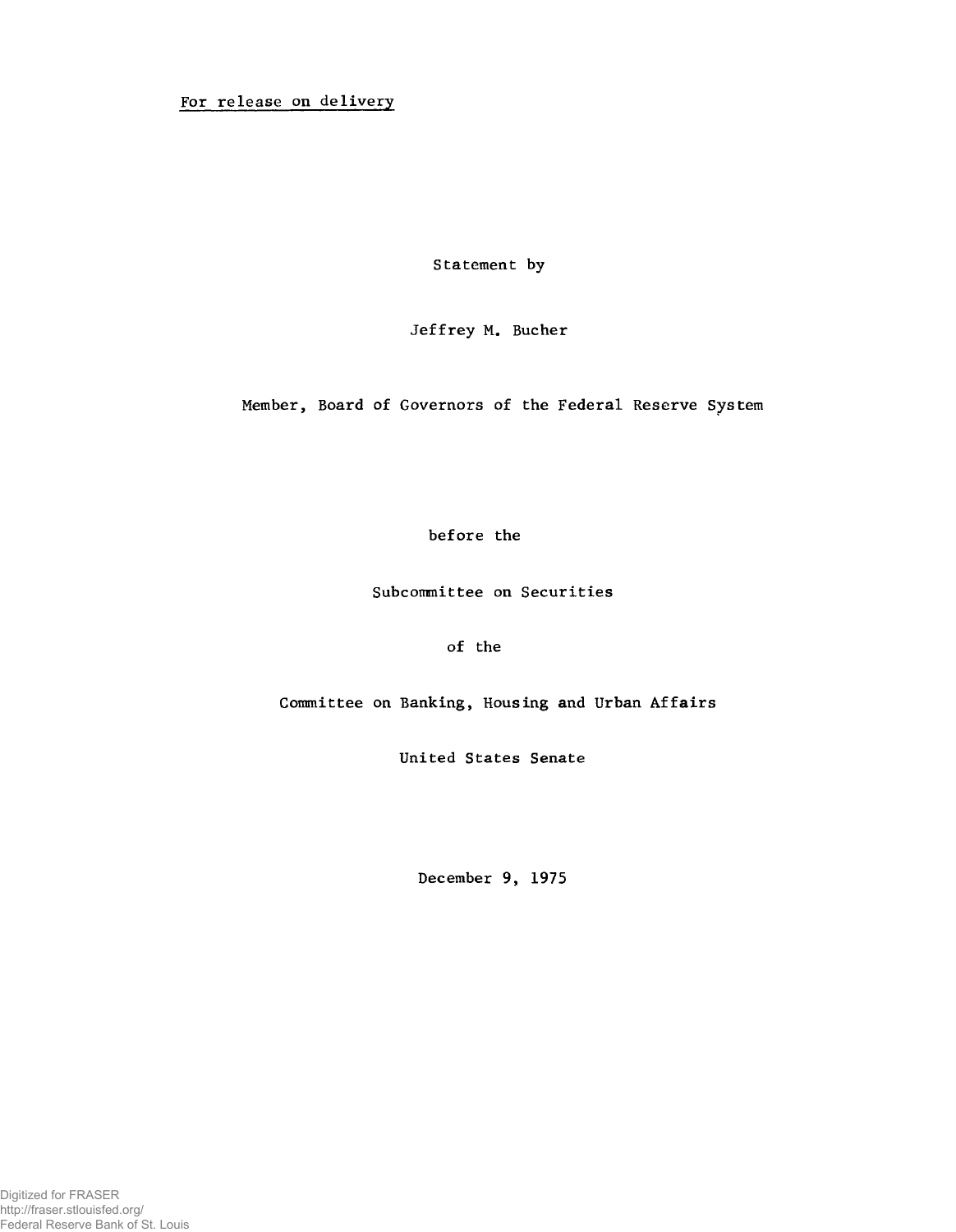I am pleased to present the views of the Board of Governors o£ the Federal Reserve System on various issues raised in connection with the Subcommittee's study of the securities activities of commercial banks. The Study Outline prepared by the Subcommittee indicates a desire to reexamine the provisions of Federal banking and securities laws as they may apply to bank involvement in securities activities, especially new activities which, in recent years, banks have demonstrated increased interest in pursuing.

Bank participation directly in certain securities activities has been limited since enactment of the Glass-Steagall Act in 1933. A key purpose of that Act was to separate commercial banking from certain investment banking and securities distribution activities, which in combination had resulted in numerous abuses and exposed the banking system to considerable risk. Thus, commercial banks are expressly prohibited from underwriting and dealing in corporate securities. In various other securities activities, however, there often have been differences in interpretation as to whether or not the Act prohibits commercial bank involvement. Most of the activities in which the Subcommittee has indicated a special interest have come into question, for one reason or another, with regard to the applicability of Federal banking or securities laws.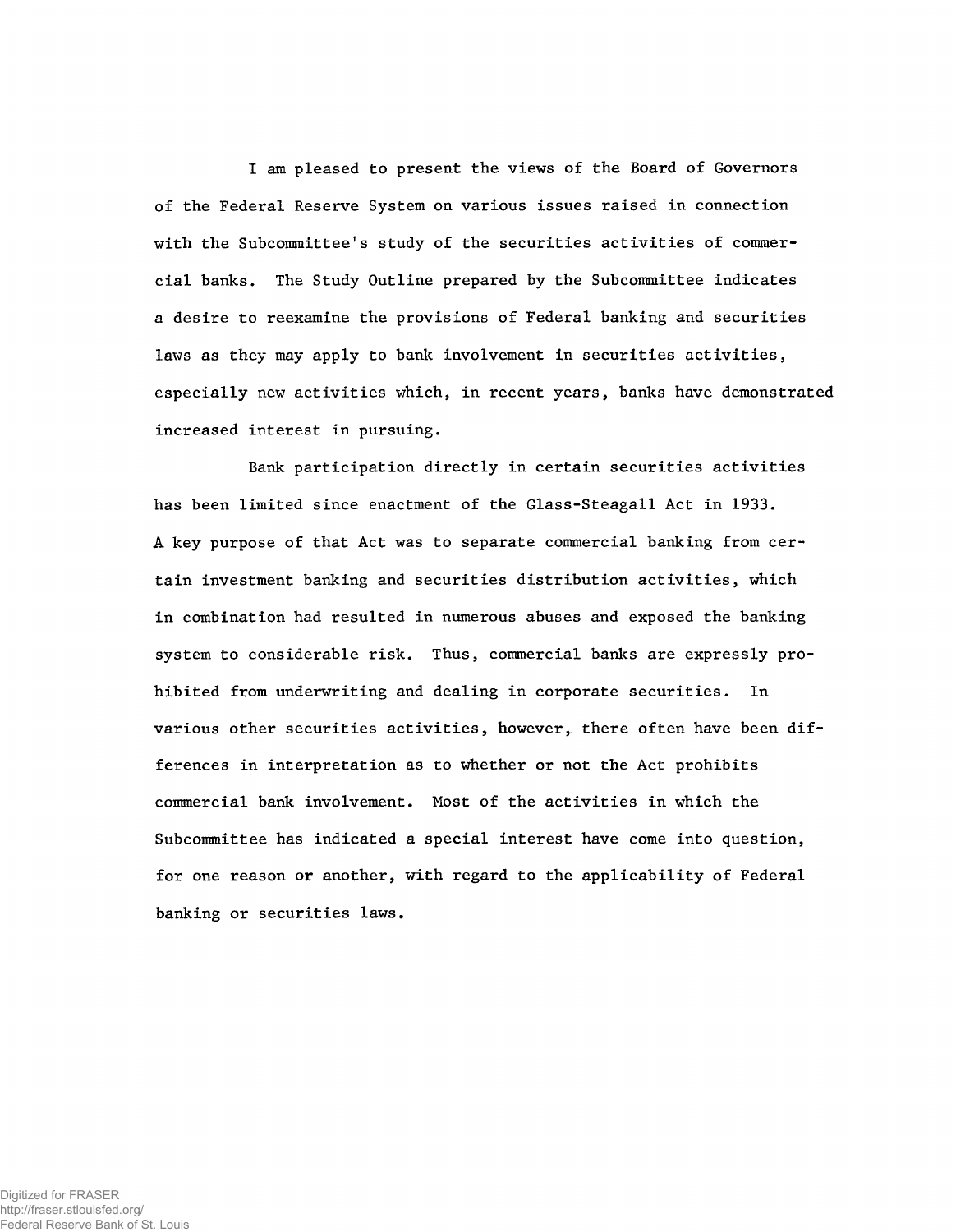The range of activities under your review might be categorized conveniently as functions in which the bank performs in the capacity as agent, as investment adviser, or as underwriter. In the agent capacity, the new services being investigated are dividend reinvestment plans and automatic stock purchase plans. In the investment advisory function, relatively new service areas are certain investment management services for individuals and the provision of advisory services to real estate investment trusts and closed-end investment companies. With regard to underwriting, the Subcommittee is focusing on the issue of bank underwriting of municipal revenue bonds, which is not permitted by the Glass-Steagall Act.

The interest of commercial banks in offering new types of financial services to the public has been generated by their perception of a potential market for these services and the potential profits which may be earned, along with competitive pressures from other financial institutions, such as insurance companies. All of the services singled out by the Subcommittee are substantially related to activities in which banks have engaged in prior to and since enactment of the Glass-Steagall Act. The relatively new agency services, for example, are specialized products developed from the usual agency functions performed by banks. New investment management services derive from traditional trust department activities, while underwriting of municipal revenue bonds would be an extension of bank participation in the underwriting of general obligation issues.

 $- 2 -$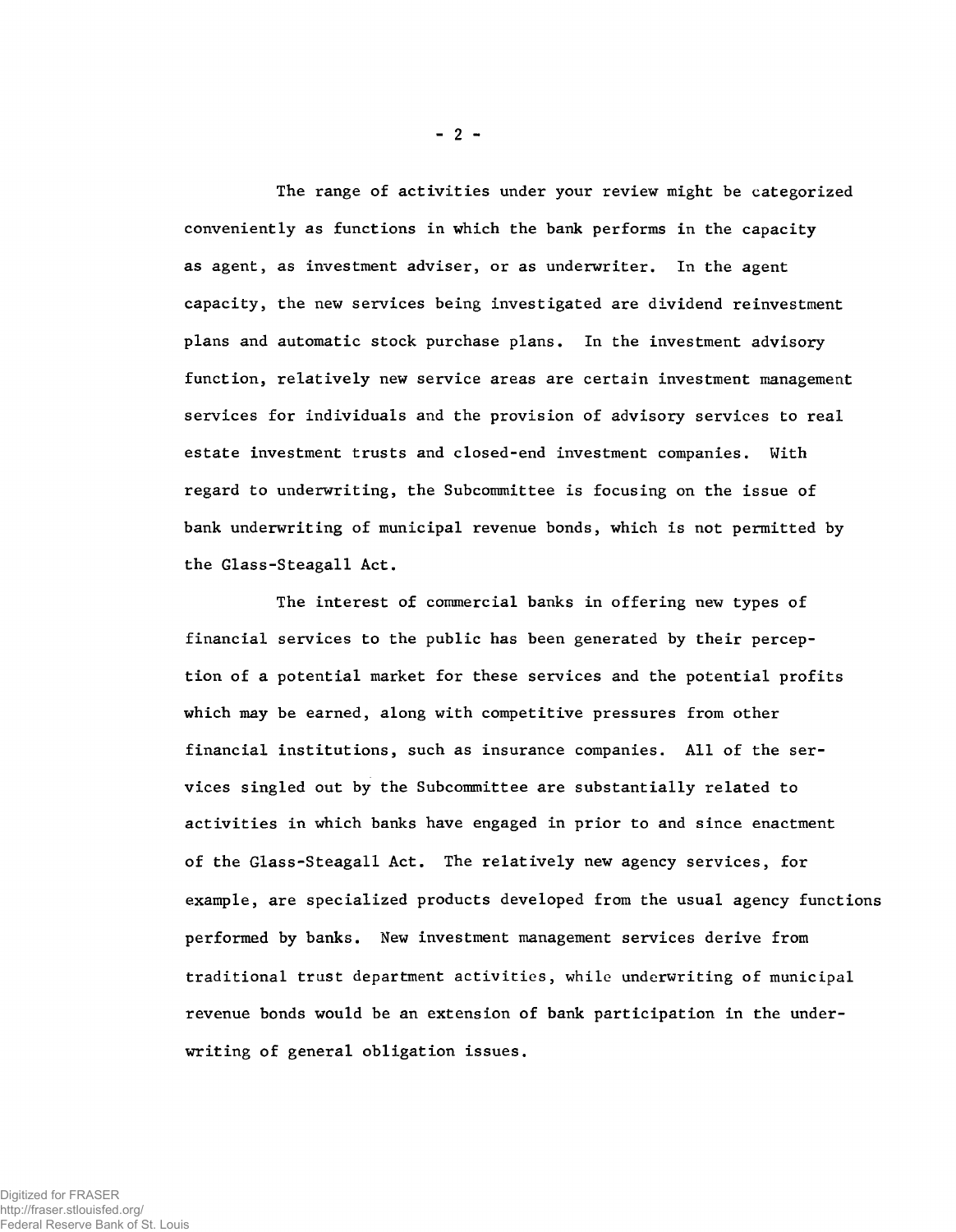It is still too early to determine whether or not banks have accurately judged the market for several new services. In numerous areas the present situation appears quite fluid, and the future evolution of the market is not at all clear. The extent of bank involvement in several of the new product areas is quite small, with around 30 banks offering automatic investment plans, for example. And these plans apparently have a considerably smaller number of customers than had been anticipated by some banks. On the other hand, dividend reinvestment plans now cover about 450 corporations, although comprehensive information on shareholder participation is not available.

The likely future extent of bank participation in offering new agency and investment advisory services depends upon a variety of factors. Among these is the regulatory climate, of course. But, in addition, factors influencing bank participation are the demand for the services and the ultimate profitability for banks. Demands for the services offered by banks are related to the financial market environment - for example, the poor price performance of equity markets in general over the past few years has discouraged investor participation -- and importantly to the competitive environment among banks and nonbank institutions offering similar services. Thus, in some lines of activity the markets may broaden and encourage increased participation by banks and other firms, while other activities are likely to remain comparatively small with little interest for commercial banks over-all.

An appraisal of the desirability of continuing to permit bank activities of the sort under discussion, or extending the range of

- 3 -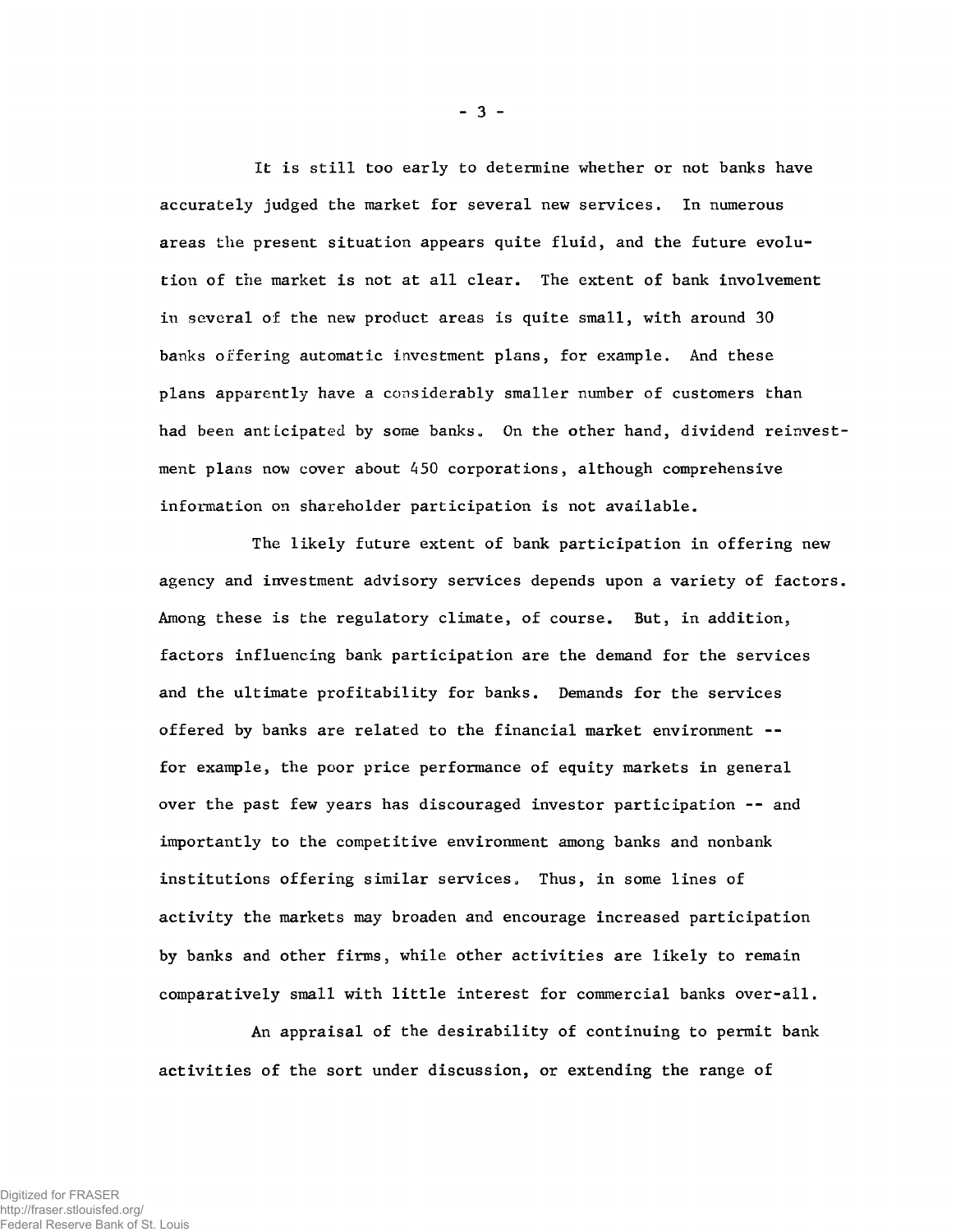activities in the case of commingled managing agency accounts and underwriting of municipal revenue bonds, needs to take carefully into account the likely public benefits and risks of the activities. As a general matter, the Board believes that, within limits, commercial banks in securities-related activities can play a constructive role in serving the public, strengthening competitive forces, helping to enhance individual participation in capital markets, and ensuring efficiency in the allocation of investible funds. At the same time, the need for adequate safeguards for the public and the banks must be given appropriate attention. Each securities-related activity will tend to raise, issues of its own, but an overview of the nature of the benefits and risks of the services will help provide a perspective of the Board's position on bank involvement in new service areas.

A principal benefit to the public from banks' offering securities-related services is the convenience to the public at reasonable cost. In a number of cases banks have offered services not readily available elsewhere. The automatic investment plans, for example, provide small investors with an opportunity to participate regularly in particular equity issues of their own choice. The brokerage industry generally has not aggressively sought to provide extensive services to small investors, primarily because of the high cost and low return. Through the automation of many aspects of servicing accounts, and the ability to achieve economies in transactions costs by pooling small orders,

- 4 -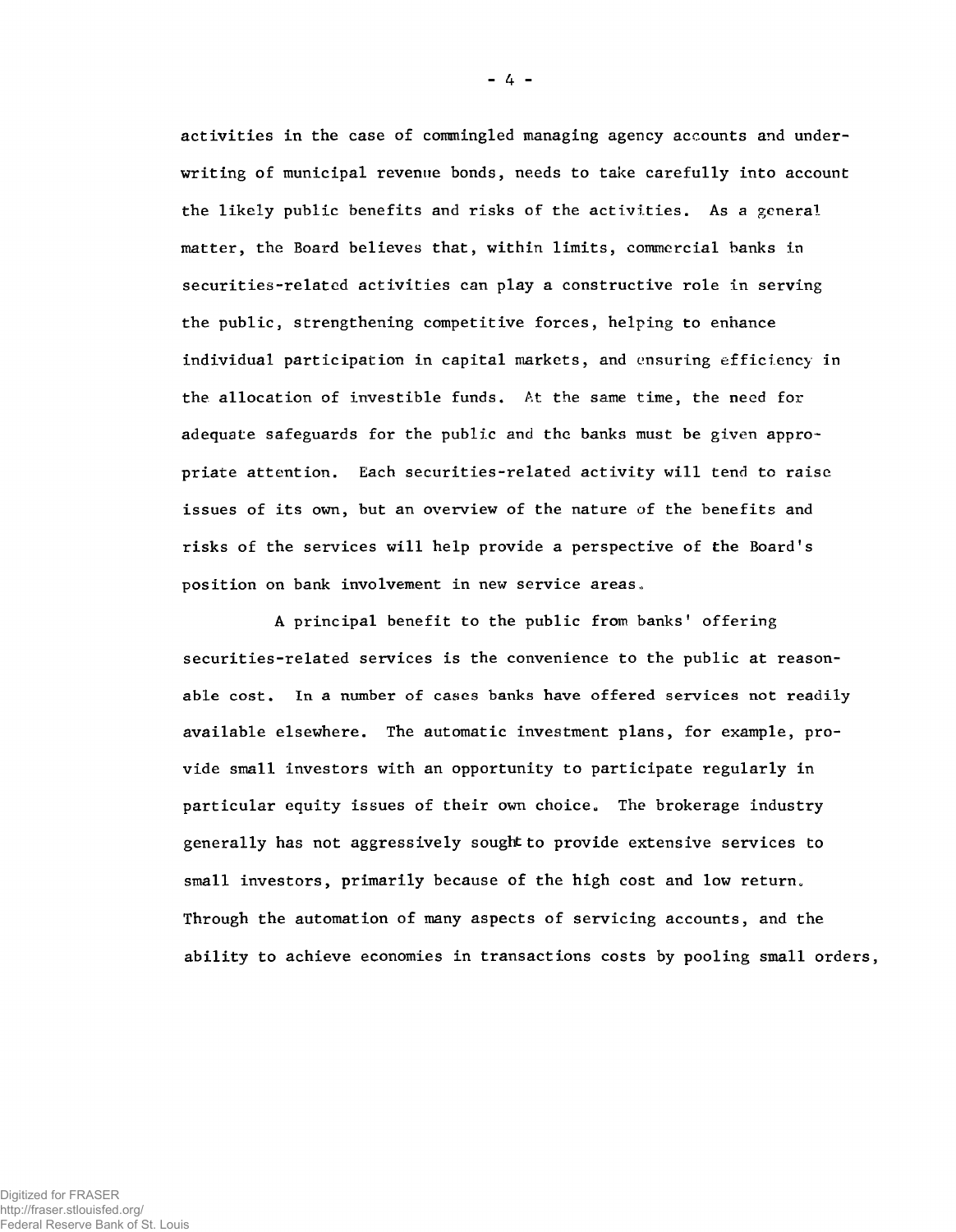banks are largely filling a need not previously met by other market participants. Dividend reinvestment plans also are geared to providing a convenient service to small investors. In the case of individual portfolio management services, the willingness of some banks to take on clients with relatively small portfolios is perhaps the first time such services have been available to small investors.

Bank participation in new financial service areas seems likely to provide greater convenience and lower cost to the public over time as a result of competitive forces. Innovative efforts by a few banks are likely to prompt increased competition from other banks and other financial institutions. The public could thus be a beneficiary of the interplay of competitive forces in the market-place.

Efforts by banks to provide new services may also help to generate broader public participation in capital markets, particularly equity markets. Over recent years, individual investors have reduced their participation in equity markets, reflecting high transactions costs, poor performance of the market, and growth of substitute investment outlets. If we are to meet effectively the substantial capital needs of our economy, increased participation of individual investors in equity markets is necessary and desirable. Individuals traditionally have been a source of liquidity in equity markets, and consequently broadbased participation of individuals in equity markets will help strengthen the performance of the market. The limited evidence available suggests that banks have been moderately successful in attracting new

**-** 5 **-**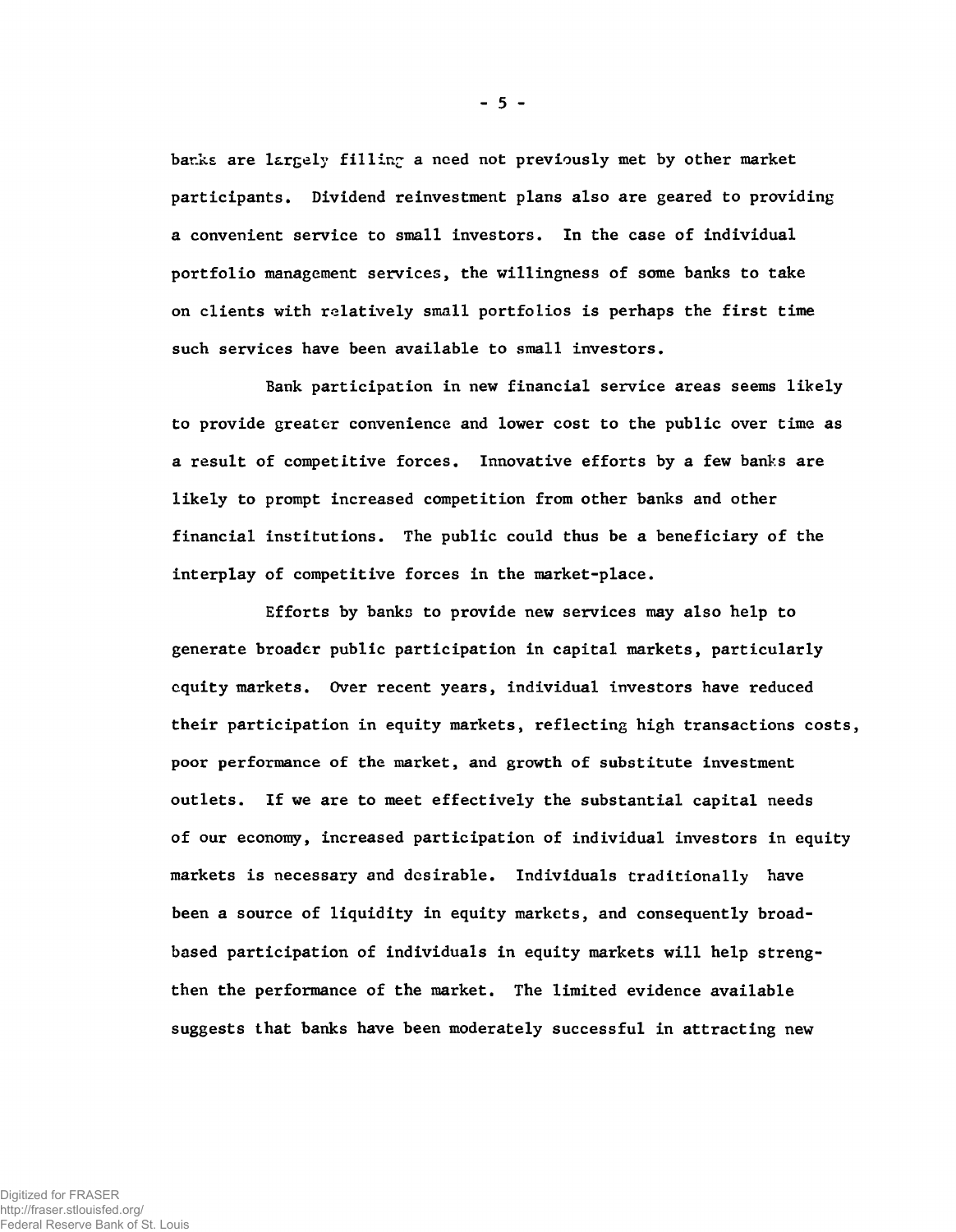individuals into the market. Surveys by three banks showed that roughly between 40 and 60 per cent of the participants in automatic investment plans were first-time stock market investors.

Benefits to the banks will accrue in the form of additional profits, assuming their services on the whole prove successful. In a number of agency and investment advisory activities, additional services may provide opportunities for more efficient use of existing data processing and bank customer service capabilities. Hence, the activities are a natural extension of services which should provide economies of scale.

The public risks of bank participation in securities-related activities would seem to relate principally to the potential for conflicts of interest. These potential conflicts are not new, since they already exist in the traditional agency, trust, and underwriting activities of banks. Areas of possible conflict arise, for example, with regard to use of inside information, inappropriate timing of buy and sell orders, and attempts to influence the value of corporate shares for the banks' own benefit. In our judgment, even though the potential for abuse exists, banks on the whole have performed in a prudent manner.

Moreover, there are safeguards to insure against inappropriate bank behavior with regard to potential conflicts of interest. These safeguards include the Federal and State bank examination procedures,

**-** 6 **-**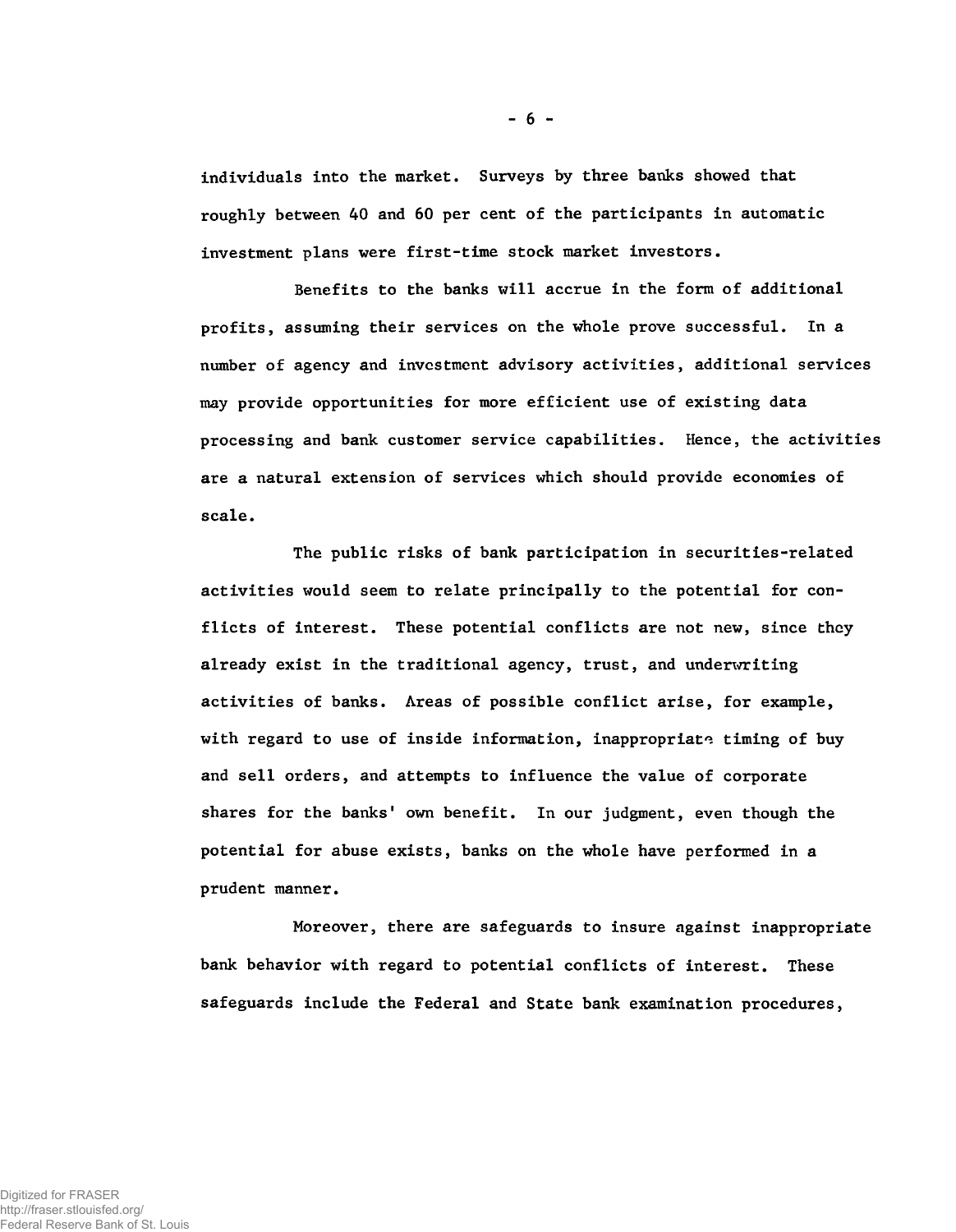and the Federal securities and other laws applicable to the conduct of those handling financial transactions. With regard to examination procedures, all State member banks exercising trust powers are examined annually by Federal Reserve bank examination personnel. This examination is designed to determine whether the bank's fiduciary activities are conducted in accordance with safe and sound banking practices and, if they are not, to define any contingent liability that may follow from the inappropriate practices and the potential impact on the over-all condition of the bank. Of particular concern to trust examiners are transactions or relationships which may involve conflicts of interest arising from the bank's trust or investment activities.

Another type of risk in new securities-related activities is the potential exposure of bank capital and the possible impact on bank soundness in the event of adverse experiences. Since most of the activities are not capital intensive, bank capital is not put at risk directly. In the case of municipal revenue bond underwriting and dealing, however, bank capital would be risked when positions are taken in the normal course of business. Setbacks suffered by banks in some of these new activities, as well as in their long-standing functions, could conceivably have spill-over effects on the bank as a whole. Depositors, for example, might lose confidence in the bank and withdraw funds, threatening the viability of the institution. While such an event is not likely except in rare cases, the possibility needs to be considered in the framing of public policy.

- 7 -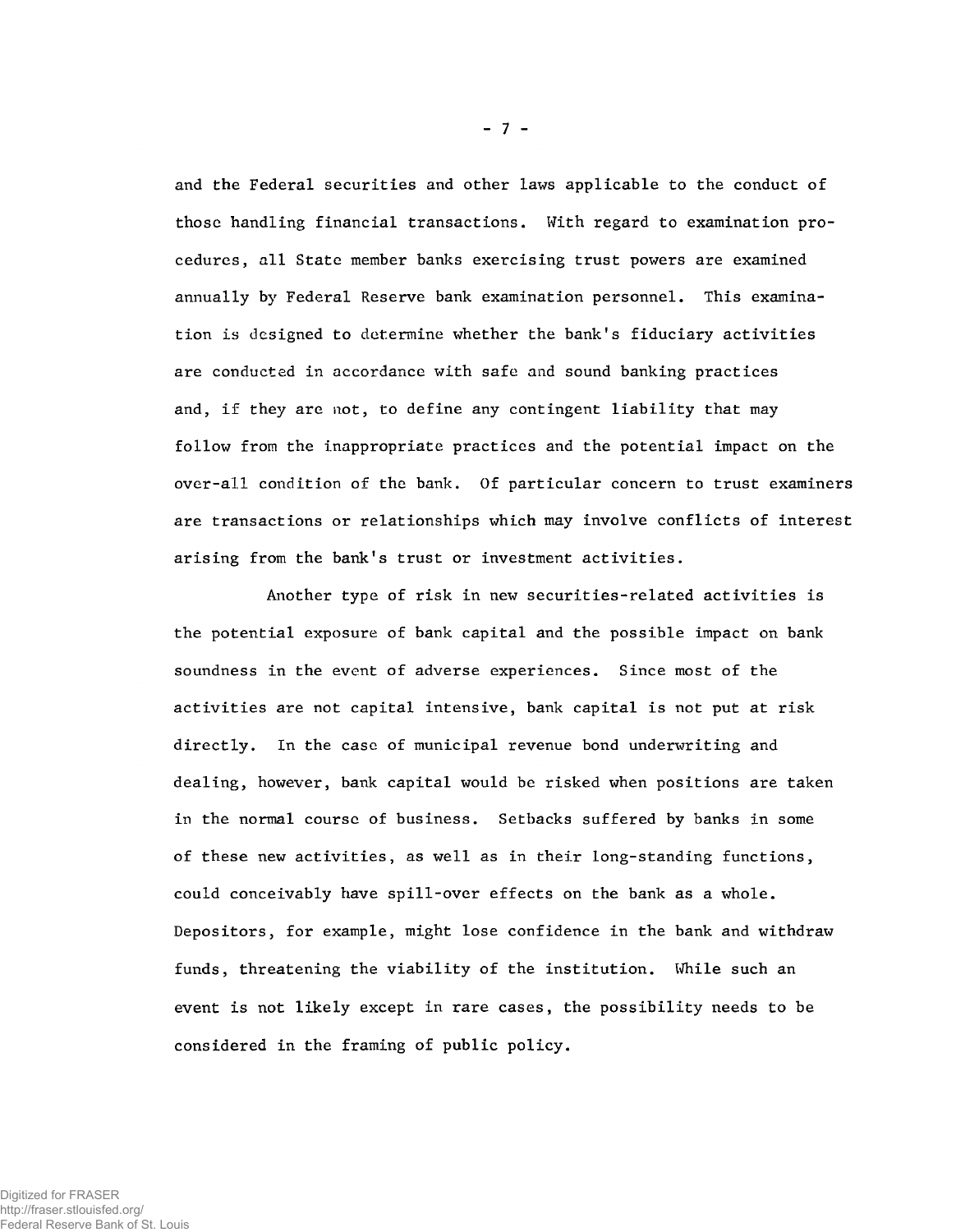A different type of potential risk that often receives attention is the long-run effect of increased competition on the concentration of resources. Some observers have suggested that bank entrance into various activities will only supplant those of existing market institutions and ultimately lead to increased concentration of resources as well as reduced competition. It is by no means clear that the activities under review pose such a threat, or that a potential threat would in fact be realized. But in a broader perspective, we must, nonetheless, remain alert to the dangers of moving to a position where banks or other institutions command overwhelming control of capital markets and the economy.

banks that are considered in the Study Outline, the Board has taken into account the potential benefits and risks I have enumerated. It might be useful at this point to review briefly each of these activities and to indicate the Board's current thinking on the desirability or need to amend the Glass-Steagall Act. In reviewing the securities-related activities of commercial

First, with regard to agency-type activities, the Glass-Steagall Act expressly permits national banks to purchase and sell securities without recourse upon the order and for the account of customers. Banks acting as agents perform an intermediary role between their own customers and broker/dealers who execute transactions. One of the traditional bank services in this area is the offering of custodial accounts. In sugh an account customers may deposit cash or



**LIBRARY**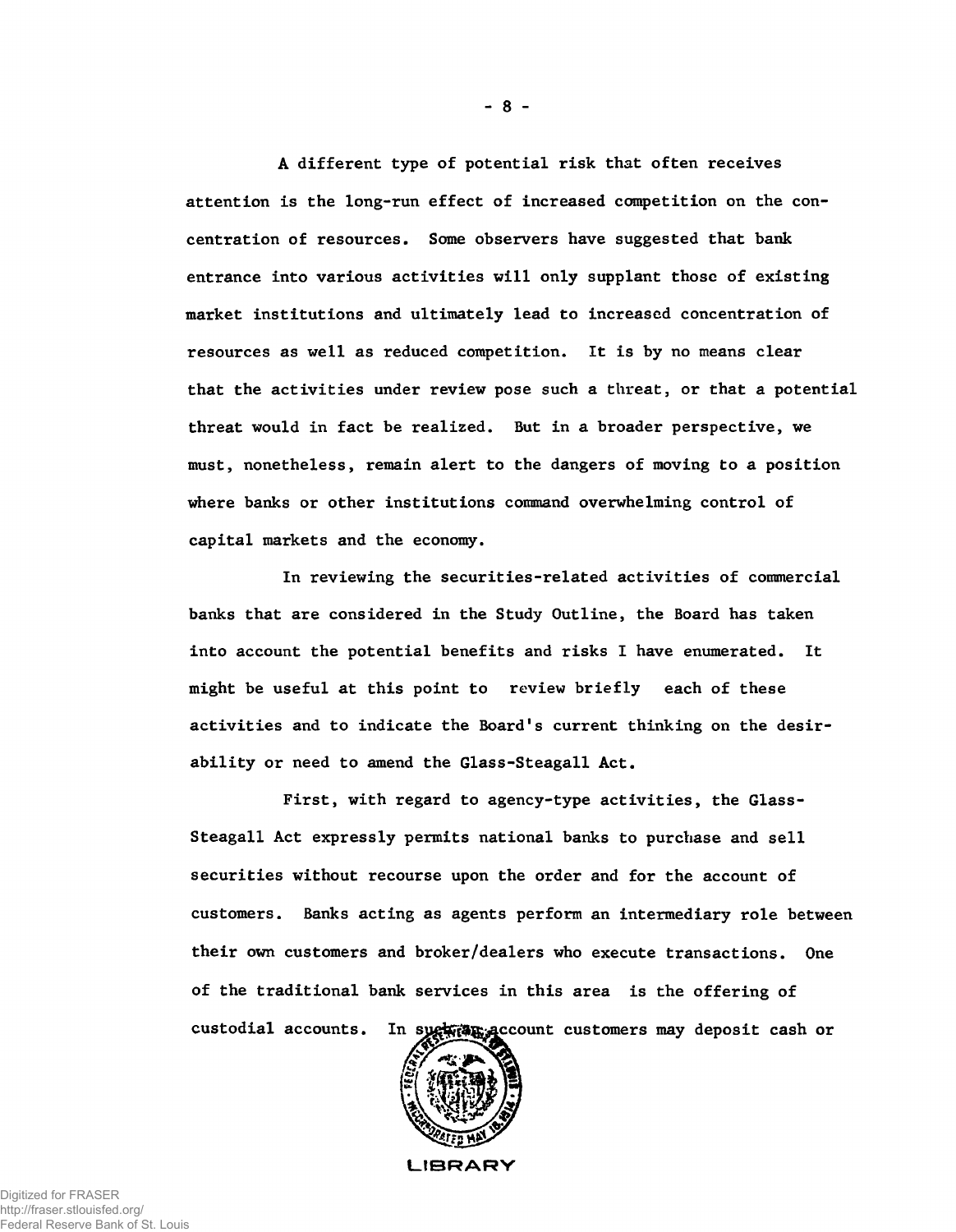securities and the bank -- at the direction of the customer or his financial advisor — will buy or sell securities, collect dividends and interest, disburse proceeds of tie account, and provide for the safekeeping of securities. Another traditional bank agency service involves the transfer of shares and disbursements of dividends on behalf of corporate security issuers.

The newer types of bank agency activities in general appear to be outgrowths of these traditional agency activities of bank trust departments. The dividend reinvestment plan, for example, provides a means for shareholders of a participating corporation to direct their dividends to a bank which purchases additional shares of stock for the customer. Shareholders using such plans may also channel additional cash to the bank for the purchase of shares. In the automatic investment plan, a bank checking account customer may elect to have a specified amount of funds deducted monthly or semi-monthly from his account and used to purchase shares of stock in companies selected by the customer from a list compiled by the bank. The stocks appearing on the list, under current practice, generally are those of the 25 to 40 largest corporations traded on the New York Stock Exchange.

The Board believes that both dividend reinvestment services and automatic investment services are appropriate activities for commercial banks. For both services there appear to be minimal potential risks to the banks and the public, while there are appreciable potential

**- 9 -**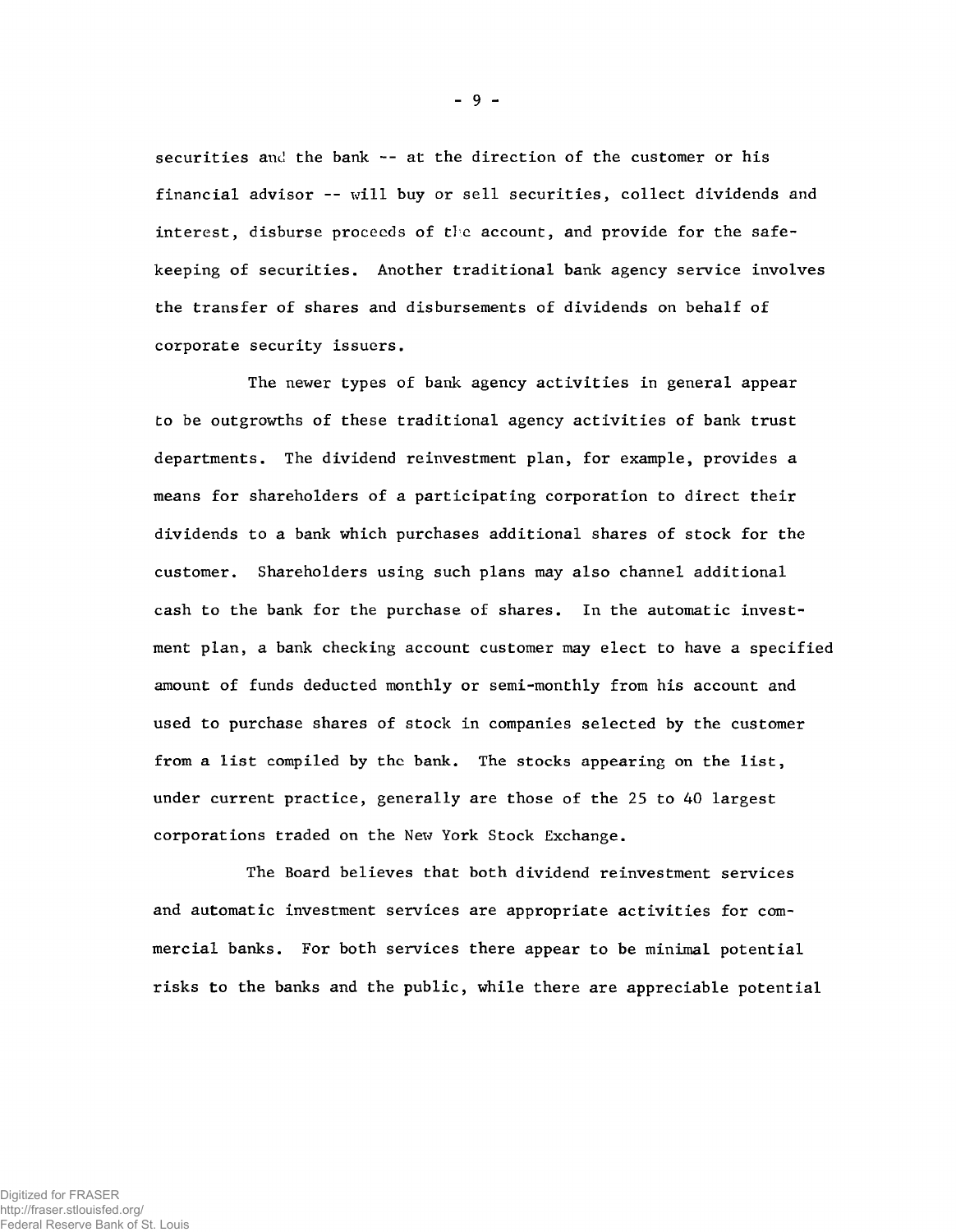benefits to the public. Hence, the Board believes that banks should be authorized to continue offering these services.

A second broad category of bank activity in securities markets results from commercial banks offering investment advisory services. Commercial banks have long acted in an investment advisory capacity in connection with the fiduciary and custodial activities of their trust departments. In this function banks have handled the assets of individual as well as institutional customers. Much of the institutional service is accounted for by the management of assets in private pension or profit-sharing plans. In recent years the investment advisory activities of banks have been expanded, within existing trust departments as well as by establishing investment advisory affiliates of bank holding companies.

Investment management services for individuals until recent years generally had been offered to those with portfolios of \$100,000 or larger. However, some banks are now offering portfolio management services, on a discretionary or nondiscretionary basis, to customers with portfolio values of considerably smaller amounts. These services are also provided by a number of banks for self-employed individuals under Keogh plans, and could well emerge for Individual Retirement Accounts, given recently enacted legislation. The Board believes that the potential benefits of these services outweigh presently forseeable risks.

Digitized for FRASER http://fraser.stlouisfed.org/ Federal Reserve Bank of St. Louis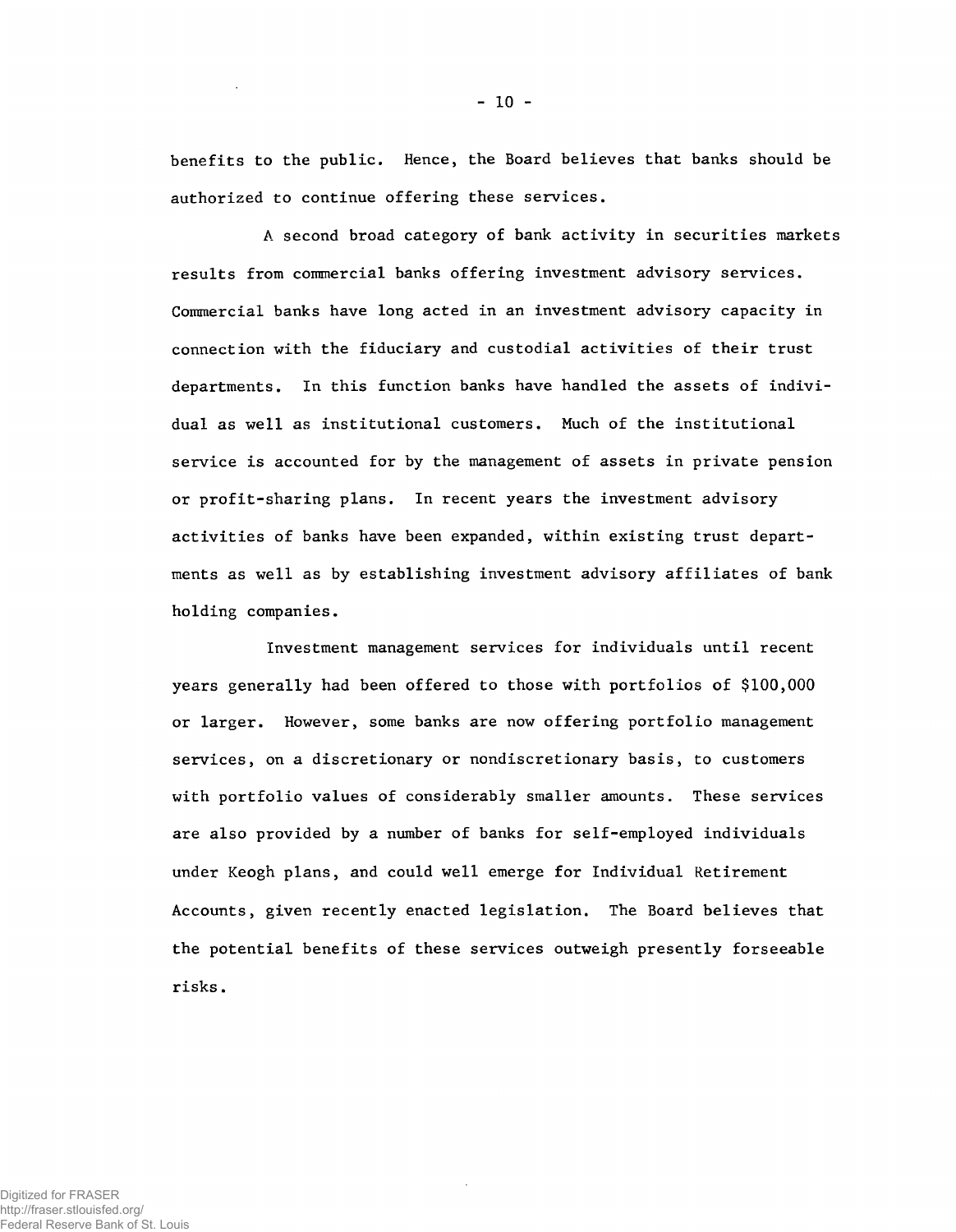The efforts of banks to provide certain types of investment management services to small investors have been constrained, however, by the Supreme Court decision in 1971 which provided that commingled managing agency accounts were in violation of the Glass-Steagall Act. As a result, banks are not permitted to achieve the economies of pooling for nontrust or agency accounts, and this acts to limit indirectly the extent of the potential market for bank management services available to small investors. The question of amending Glass-Steagall to permit commingled managing agency accounts is one that the Board has not yet explored with sufficient thoroughness to arrive at a judgment.

Other types of investment advisory services being examined are those where banks or affiliates of bank holding companies have acted as advisors to real estate investment trusts and closed-end investment companies. These are areas where the Board believes legislation is unnecessary at the present time. It should be noted, however, that the Board regulation in the investment company area is presently being challenged in the courts.

The third general area covered by the Subcommittee's Study Outline deals with bank underwriting and dealing in municipal revenue bonds. Bank underwriting and dealing in Federal Government obligations and general obligations of State and local governments were expressly permitted by the Glass-Steagall Act. In the early 1930's revenue bond issues were a relatively unimportant source of funds to governmental units, but as their capital needs have increased revenue issues have been employed to an appreciable extent.

- 11 -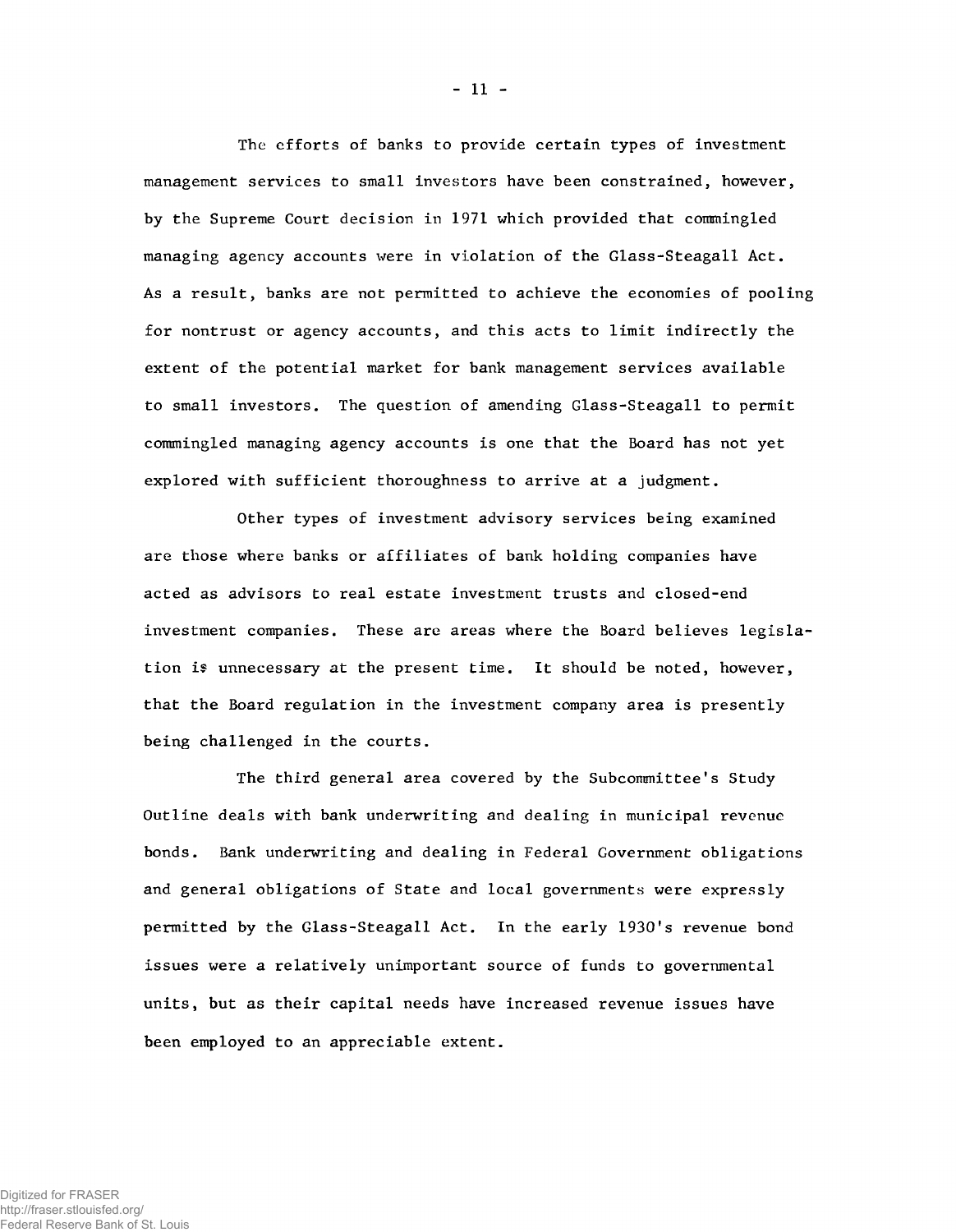Over the past two decades or so there have been a number of bills introduced in the Congress to authorize bank underwriting and dealing in revenue bonds. During this period numerous pro and con arguments have emerged. The pro arguments generally focus on the benefits to governmental units in the form of lower interest costs and improved market efficiency, while the con arguments center on potential conflicts of interest and risks of market concentration. The Board, on a number of occasions, has reviewed the question of extending bank underwriting privileges to municipal revenue bonds of investmentgrade quality, and since 1967 has consistently voiced its belief that the public benefits of such action outweigh any potential risks. In view of recent developments in the municipal securities markets, however, the Board would wish to take a fresh look at the situation before reaffirming its position on this matter.

**In conclusion, the Board believes that appropriate public policy in regard to the securities-related activities of commercial banks requires a careful and considered weighing of the potential risks and benefits. The experience of recent years suggests the need for prudence in the expansion of bank activities, and an awareness of the potential risk new activities pose to the adequacy of the capital base of banks. Furthermore, undue potential conflicts of interest must be avoided and safeguards to the public must remain adequate. But we should not overlook the benefits to be derived from bank participation**

- 12 -